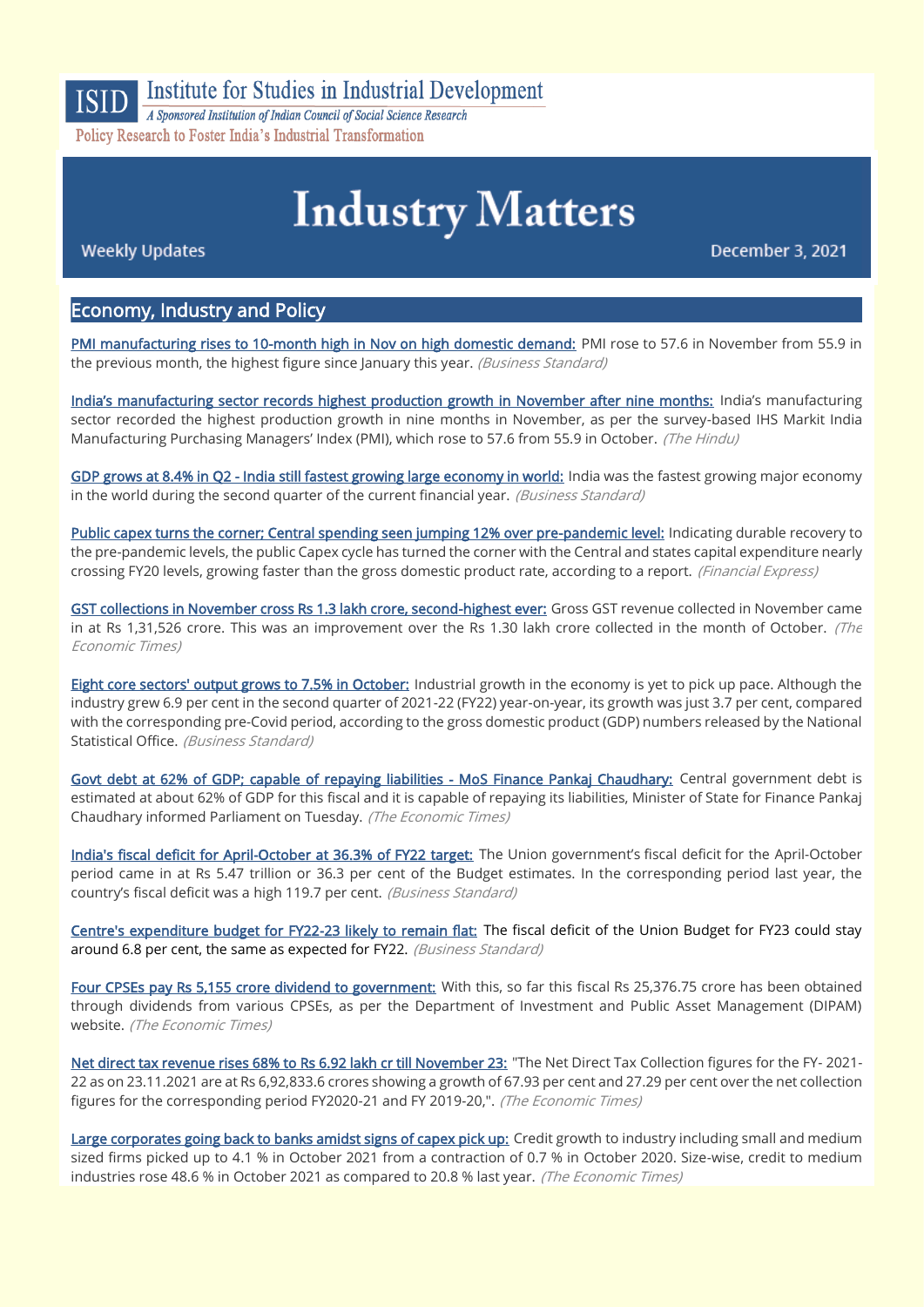[India's FMCG market grew 12.6% in Sept quarter led mostly by price hikes:](https://www.business-standard.com/article/companies/india-s-fmcg-market-grew-12-6-in-sept-quarter-led-mostly-by-price-hikes-121113000968_1.html) India's fast-moving consumer goods market grew 12.6 per cent in the September ended quarter compared to the same period last year largely led by higher prices and an increase in urban consumption, NielsenIQ said in its release. (Business Standard)

[Supply chain, talent key challenges to setting up cell manufacturing in India for Electric Vehicles:](https://economictimes.indiatimes.com/industry/renewables/supply-chain-talent-key-challenges-to-setting-up-cell-manufacturing-in-india-for-electric-vehicles/articleshow/88010789.cms) Talent and supply chain will be the key challenges for companies planning to set up lithium-ion cell manufacturing in India under the government's Rs 18,100-crore production-linked incentives (PLI) scheme, according to multiple industry executives. (The Economic Times,

[Centre, states making efforts to remove burdensome compliance to promote ease of doing biz - Piyush Goyal:](https://economictimes.indiatimes.com/news/economy/policy/centre-states-making-efforts-to-remove-burdensome-compliance-to-promote-ease-of-doing-biz-piyush-goyal/articleshow/87947662.cms) The Centre's effort along with states is to eliminate burdensome compliances, reduce the need for licensing and rationalise the renewal process with an aim to promoting ease of doing business in the country. (The Economic Times)

## Foreign Investments

[Government approves continuation of Scheme for Investment Promotion for 5 years:](https://economictimes.indiatimes.com/news/economy/policy/government-approves-continuation-of-scheme-for-investment-promotion-for-5-years/articleshow/88014962.cms) The scheme comprises a number of components and activities for the promotion of investment into the country; enhancing international co-operation for promoting FDI and capacity building. (The Economic Times)

[Far-East Russia big focus of Modi-Putin summit:](https://economictimes.indiatimes.com/news/economy/foreign-trade/far-east-russia-big-focus-of-modi-putin-summit/articleshow/88042759.cms) India has ambitious plans for resource-rich Russian Far East and Modi had announced \$1 bn Line of Credit (LoC) for various projects in the region while announcing India's Act Far East Policy from Vladivostok in 2019. (The Economic Times)

US fund TFCC to buy 46% stake in Chennai's Ramcharan for \$4 billion: This investment will be made over a period of five to seven years and the first round would be closed by January 2022. (Business Standard)

[Only 29 FDI proposals pending for approval as of today - DPIIT secy:](https://economictimes.indiatimes.com/small-biz/trade/exports/insights/only-29-fdi-proposals-pending-for-approval-as-of-today-dpiit-secy/articleshow/87923970.cms) Foreign direct investment (FDI) proposals are being cleared and as of today only 29 applications are pending, a top government official said on Thursday. (The Economic Times)

[Voltas plans compressor manufacturing unit in JV with international partner, to invest around Rs 500 crores:](https://economictimes.indiatimes.com/industry/cons-products/durables/voltas-plans-compressor-manufacturing-unit-in-jv-with-international-partner-to-invest-around-rs-500-crores/articleshow/87960804.cms) The company is yet to decide on a place for its compressor manufacturing plant as it is still waiting for the finalisation of the PN3 application. "Once PN3 is approved, we will decide on other things," Bakshi added. (The Economic Times)

[Govt fast-tracking bordering nations' FDI - Industry secy:](https://economictimes.indiatimes.com/news/economy/foreign-trade/govt-fast-tracking-bordering-nations-fdi-industry-secy/articleshow/87938021.cms) At an event organised by the Department for Promotion of Industry and Internal Trade (DPIIT) and Ficci, he also said the government is fast-tracking foreign direct investment (FDI) applications under Press Note 3, the commerce and industry ministry said in a statement. (The Economic Times)

## Trade Policy and Competitiveness

[India Nov trade deficit at record \\$23.27 billion:](https://economictimes.indiatimes.com/news/economy/indicators/india-nov-trade-deficit-at-record-23-27-billion/articleshow/88034750.cms) India's merchandise exports rose to \$29.88 billion for the month from \$23.62 billion in the same period last year, while imports rose to \$53.15 billion in November from \$33.81 billion last year. (The Economic Times)

[Tremendous potential to grow bilateral trade with Canada](https://economictimes.indiatimes.com/news/economy/foreign-trade/tremendous-potential-to-grow-bilateral-trade-with-canada-goyal/articleshow/87937372.cms) – Goyal: Bilateral trade between India and Canada stands at USD 10 billion currently and there is tremendous potential to take it to much higher levels, Commerce and Industry Minister Piyush Goyal said on Friday. (The Economic Times)

[Slow exports growth takes trade deficit to record high of \\$23 billion:](https://www.business-standard.com/article/economy-policy/slow-exports-growth-takes-trade-deficit-to-record-high-of-23-billion-121120200040_1.html) Exports growth fell to 26.49 per cent in November from 43.05 per cent in the previous month. Imports also grew at a slower pace of 57.18 per cent from 62.51 per cent during this period. (Business Standard)

[Parliamentary Panel suggests commerce ministry to resolve issues hindering signing of FTAs with leading trade partners:](https://economictimes.indiatimes.com/news/economy/foreign-trade/parliamentary-panel-suggests-commerce-ministry-to-resolve-issues-hindering-signing-of-ftas-with-leading-trade-partners/articleshow/88009926.cms) The commerce ministry should resolve issues that are hindering signing of free trade agreements (FTAs) with India's leading trade partners including the US and European Union and enter into such pacts that are beneficial for the country. (The Economic Times)

[India-China trade deficit stands at \\$30 bn during April-September:](https://economictimes.indiatimes.com/news/economy/foreign-trade/india-china-trade-deficit-stands-at-30-bn-during-april-september/articleshow/88032931.cms) India's exports to China during the April-September 2021 period was USD 12.26 billion, while imports were aggregated at USD 42.33 billion. (The Economic Times)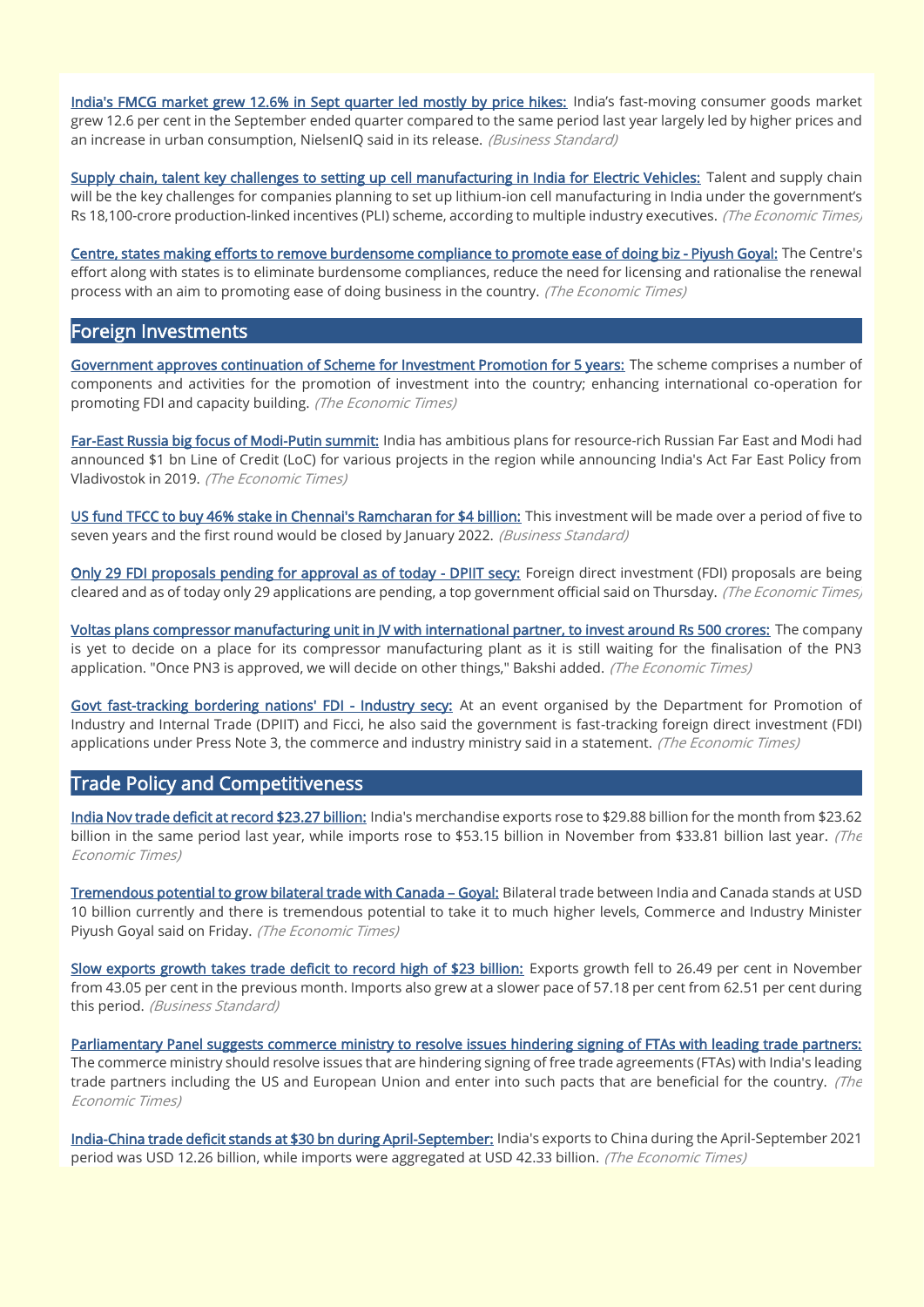[Piyush Goyal suggests five focus areas to enhance India-Bangladesh ties:](https://www.business-standard.com/article/current-affairs/piyush-goyal-suggests-five-focus-areas-to-enhance-india-bangladesh-ties-121112800426_1.html) Commerce and Industry Minister Piyush Goyal on Sunday suggested five focus areas including trade, connectivity, health and tourism for further enhancing economic ties between India and Bangladesh. (Business Standard)

[Piyush Goyal asks gem, jewellery sector to focus on design, diversifying export product basket:](https://www.financialexpress.com/economy/piyush-goyal-asks-gem-jewellery-sector-to-focus-on-design-diversifying-export-product-basket/2377218/) Commerce and Industry Minister Piyush Goyal on Saturday asked the gem and jewellery industry to focus on areas like design, diversification of export product basket and lab grown diamonds with a view to boost outbound shipments and job creation. (Financial Express)

[US softens stand, but FTA uncertainties far from over - Experts:](https://www.business-standard.com/article/economy-policy/us-softens-stand-but-fta-uncertainties-far-from-over-experts-121112900056_1.html) Some of the experts say that the two countries are trying to iron out thorny issues under the revived TPF. And, this could be the first step towards inking a larger trade deal in future even as the Biden administration has ruled out any free-trade agreement (FTA) at this point in time. (Business Standard)

[Counting hits and misses of India's Foreign Tra](https://economictimes.indiatimes.com/small-biz/trade/exports/insights/counting-hits-and-misses-of-indias-foreign-trade-policy/articleshow/87944332.cms)de Policy: The Union Commerce and Industry Minister Piyush Goyal reaffirmed last month that exports from India were on track for hitting the ambitious target of \$400 billion set for 2021-22, amounting to a 37% growth over the last year's figure. (The Economic Times)

## Corporate Sector

**[IFFCO number one cooperative in world:](https://economictimes.indiatimes.com/industry/indl-goods/svs/chem-/-fertilisers/iffco-number-one-cooperative-in-world/articleshow/88050110.cms)** The ranking is based on the ratio of turnover over the gross domestic product (GDP) per capita, Indian Farmers Fertiliser Cooperative Limited (IFFCO) said in a statement. (The Economic Times)

[Croma could soon come under Tata Digital:](https://economictimes.indiatimes.com/industry/cons-products/electronics/croma-could-soon-come-under-tata-digital/articleshow/88044292.cms) Electronics retailer Croma is the latest entity that is likely to join the Tata Digital's growing cart, a report in the Times of India said. Tata Digital already houses 1MG, CureFit and BigBasket. (The Economic Times)

[Adani, Tata Power, ReNew to benefit - Solar PLI outlay to be hiked to Rs 19,500 crore:](https://www.financialexpress.com/industry/adani-tata-power-renew-to-benefit-solar-pli-outlay-to-be-hiked-to-rs-19500-crore/2377943/) As many as 15 companies including public-sector Coal India, Adani Infrastructure, Larsen and Toubro, ReNew Solar, Tata Power Solar, Waaree Energies, Vikram Solar, Megha Engineering & Infrastructures and FS India Solar Ventures will likely get incentives offered under the production-linked incentive scheme for solar manufacturing. (Financial Express)

[ITC to acquire 16% stake in D2C brand Mother Sparsh:](https://economictimes.indiatimes.com/industry/cons-products/fmcg/itc-to-acquire-16-stake-in-d2c-brand-mother-sparsh/articleshow/87929924.cms) Mother Sparsh is a premium Ayurvedic and natural personal care start-up in the D2C space, focusing on mother and baby care segments. (The Economic Times)

## MSMEs and Start-ups

[Loans worth Rs 2.82 lakh crore sanctioned under ECLGS:](https://economictimes.indiatimes.com/small-biz/sme-sector/loans-worth-rs-2-82-lakh-crore-sanctioned-under-eclgs/articleshow/88049073.cms) The existing overall guarantee limit under the ECLGS has been enhanced from Rs 3 lakh crore to Rs 4.5 lakh crore and the scheme has been extended up to March 31, 2022. (The Economic Times)

[Strong Indian tech startup ecosystem, ripe for scale-ups - Nasscom report:](https://www.business-standard.com/article/economy-policy/strong-indian-tech-startup-ecosystem-ripe-for-scale-ups-nasscom-report-121120101378_1.html) Analysis of about 100 shortlisted "scale-up" stories in startups indicate a story of growth and focus over the past decade. (Business Standard)

[Need credible policy to attract investments that are exiting China to boost MSME manufacturing](https://economictimes.indiatimes.com/small-biz/sme-sector/need-credible-policy-to-attract-investments-that-are-exiting-china-to-boost-msme-manufacturing-rane/articleshow/88021959.cms) - Rane: Rane shared with the finance minister the feedback of the MSME entrepreneurs regarding the "apathy and indifference" of the banks towards providing credit to the sector. (The Economic Times)

[Festive season retail demand, MSME drive bank loan growth in October:](https://www.business-standard.com/article/finance/festive-season-retail-demand-msme-drive-bank-loan-growth-in-october-121113001552_1.html) Reflecting uptick in festive season demand, the bank retail credit covering housing, vehicle and credit cards etc grew by 11.7 per cent on year-on-year (YoY) basis in October 2021. (Business Standard)

[MSME Secretary - Udyam portal getting good response with 6 million MSME registrations in 15 months:](https://www.financialexpress.com/industry/sme/msme-eodb-msme-secretary-udyam-portal-getting-good-response-with-6-million-msme-registrations-in-15-months/2376251/) As per the MSME Ministry annual report 2020-21, there were 1.02 crores Udyog Aadhaar Memorandum (UAM)-registered MSMEs between September 2015 and June 2020 apart from nearly 22 lakh units registered under Entrepreneur Memorandum (EM) II between 2007 and 2015. (Financial Express)

[SBI and Capri Global Capital sign MOU to accelerate MSME lending:](https://www.livemint.com/industry/banking/sbi-and-capri-global-capital-sign-mou-to-accelerate-msme-lending-11638171306570.html) This association will offer strategic and customized financing solutions to the underserved MSMEs of the country in line with RBI guidelines. (Mint)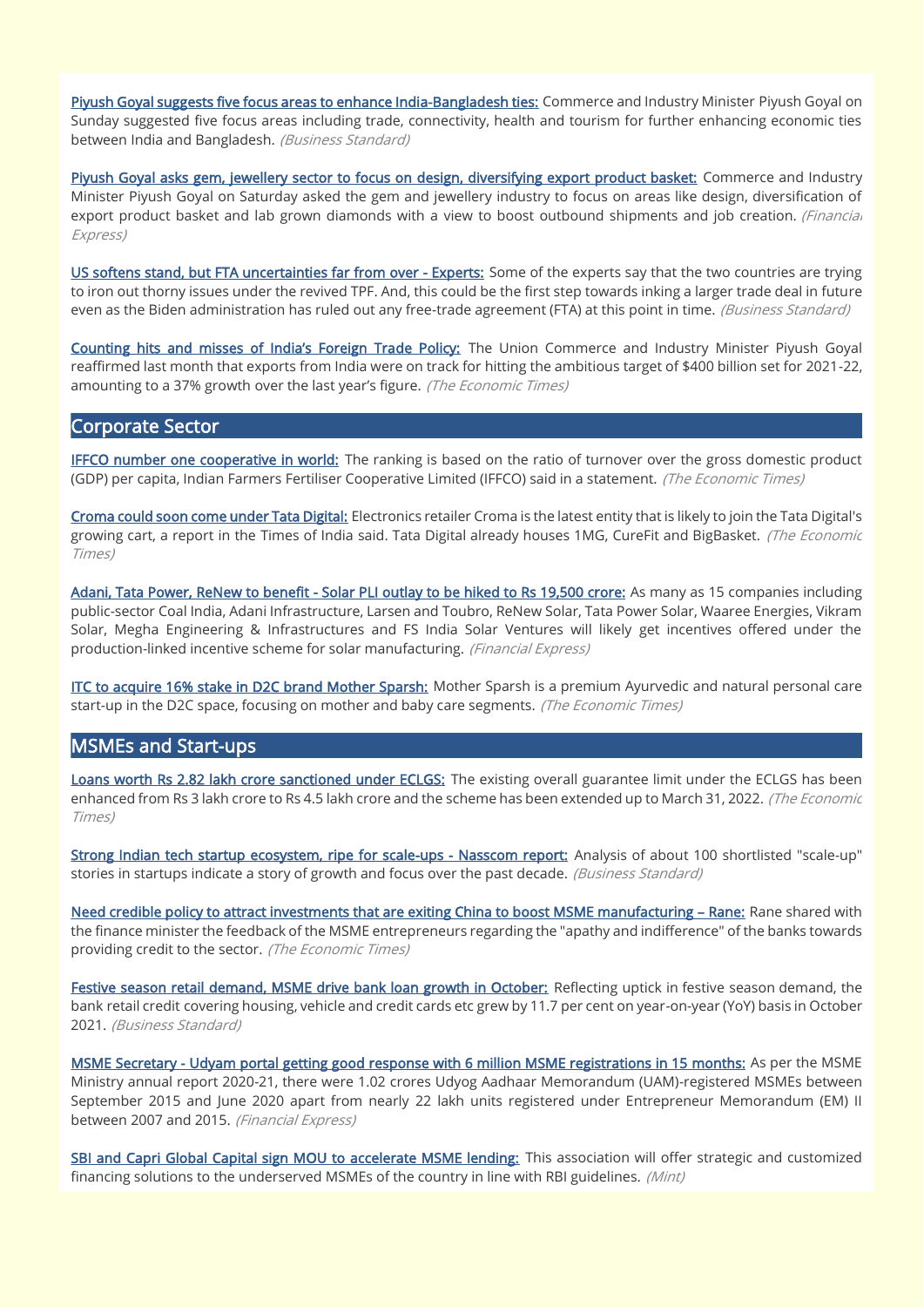## Employment and Industrial Relations

[Unemployment rate at 9.4% in January-March 2021 - NSO survey:](https://www.business-standard.com/article/economy-policy/unemployment-rate-at-9-3-in-january-march-2021-nso-survey-121120100045_1.html) This was the lowest since the nationwide lockdown was imposed in March last year but was higher than the pre-pandemic levels of 9.1 per cent, showed the Periodic Labour Force survey by the National Statistical Office (NSO). (Business Standard)

[Additional Rs 10,000 crore allocated for MNREGA earlier this month](https://www.business-standard.com/article/economy-policy/additional-rs-10-000-crore-allocated-for-mnrega-earlier-this-month-centre-121112600068_1.html) - Centre: The finance ministry allocated Rs 10,000 crore earlier this month as an interim measure for the rural employment guarantee scheme over and above the budgetary allocation, the Ministry of Rural Development said on Thursday. (Business Standard)

## Industrial Finance

[Govt proposes framework for cross-border insolvency; seeks comments till Dec 15:](https://economictimes.indiatimes.com/news/economy/policy/govt-proposes-framework-for-cross-border-insolvency-seeks-comments-till-dec-15/articleshow/87930702.cms) The government is preparing to come out with a cross-border insolvency resolution framework based on the UNCITRAL model law and is proposed to be made applicable for both corporate debtors as well as personal guarantors to such debtors. (The Economic Times)

[Industry bodies urge RBI to scrap daily loan asset classification norm:](https://economictimes.indiatimes.com/industry/banking/finance/banking/industry-bodies-urge-rbi-to-scrap-daily-loan-asset-classification-norm/articleshow/87994461.cms) The Confederation of Indian Industries (CII) and the Associated Chambers of Commerce and Industry of India (Assocham) are writing to the regulator to review the norm which asks NFBCs to classify loans based on daily repayments. (The Economic Times)

[Banks write off Rs 46,382 crore NPA in H1:](https://economictimes.indiatimes.com/industry/banking/finance/banking/banks-write-off-rs-46382-crore-npa-in-h1/articleshow/87987512.cms) Banks have written off bad loans amounting to Rs 46,382 crore during the first six months of 2021-22, the finance ministry informed the Lok Sabha on Monday. (The Economic Times)

## Technology and Innovation

[Nasscom launches centre of excellence for IoT and AI at Visakhapatnam:](https://www.livemint.com/technology/tech-news/nasscom-launches-centre-of-excellence-for-iot-and-ai-at-visakhapatnam-11638263844257.html) The CoE of IoT and AI aims to solve real-world challenges and creating an impact. It is designed to be a catalyst that will help the industry embrace technology and become globally competitive. The centre will focus on harnessing the power of AI and IoT to bring new opportunities for industry, startups, and academia. (Mint)

[5,554 cr digital transactions logged in FY2020-21 - Rajeev Chandrasekhar:](https://economictimes.indiatimes.com/news/economy/finance/5554-cr-digital-transactions-logged-in-fy2020-21-chandrasekhar/articleshow/88029640.cms) "Digital Payments transactions have been steadily increasing since last few years. Over the past four years, digital payment transactions have grown multifold from 1,004 crore in FY2016-17 to 5,554 crore in FY2020-21. (The Economic Times)

[Govt working on new legal framework on tech, internet - MoS IT:](https://www.business-standard.com/article/economy-policy/govt-working-on-new-legal-framework-on-tech-internet-mos-it-121112600064_1.html) A new legal framework will start taking shape in the country around technology and internet, and the data protection bill is the first step towards that, Minister of State for Electronics and IT Rajeev Chandrasekhar said on Thursday. (Business Standard)

[Satellite communications could improve quality of existing mobile networks:](https://www.business-standard.com/article/technology/satellite-communications-could-improve-quality-of-existing-mobile-networks-121112800983_1.html) The advent of Starlink may lead to a new battle for internet market share. Bharti Airtel's OneWeb, which is a collaboration with the UK government, is also planning to launch satellite services in a big way. (Business Standard)

## Industrial Infrastructure, Clusters and SEZs

[Noida International Airport - Clearance for work at Jewar site:](https://www.financialexpress.com/infrastructure/noida-international-airport-clearance-for-work-at-jewar-site/2377906/) With Prime Minister Narendra Modi on Thursday laying the foundation stone for the Rs 30,000-crore Noida International Airport, to be the largest in Asia and the fourth largest in the world, decks have been cleared for the execution of the grand project. (Financial Express)

[Investments worth Rs 91,000 cr expected for airports development - Govt:](https://www.business-standard.com/article/economy-policy/investments-worth-rs-91-000-cr-expected-for-airports-development-govt-121112901213_1.html) Investments worth Rs 91,000 crore will be made for developing existing and new airports in different parts of the country, as several measures are being taken to boost the civil aviation sector, the government said on Monday. (Business Standard)

[Rajasthan bags investment commitments worth about Rs. 78,700 cr:](https://www.business-standard.com/article/economy-policy/rajasthan-bags-investment-commitments-worth-about-rs-78-700-cr-121120101283_1.html) The state government has signed memorandums of understanding (MoUs) worth Rs 68,698 crore and letters of intent (LOIs) worth over Rs 10,099 at the Delhi roadshow of its upcoming investors' summit 'Invest Rajasthan 2022', a press release said. (Business Standard)

[Delhi-Mumbai Industrial Corridor - Four industrial smart cities being developed, says Commerce Ministry:](https://www.financialexpress.com/infrastructure/four-industrial-smart-cities-being-developed-under-delhi-mumbai-industrial-corridor-commerce-ministry/2376752/) According to the report, the industrial corridor programme's main objective is to develop greenfield smart industrial cities with sustainable 'plug n play' ICT-enabled utilities in order to facilitate the manufacturing investments into the country by offering quality, sustainable, reliable as well as resilient infrastructure for the industries. (Financial Express)